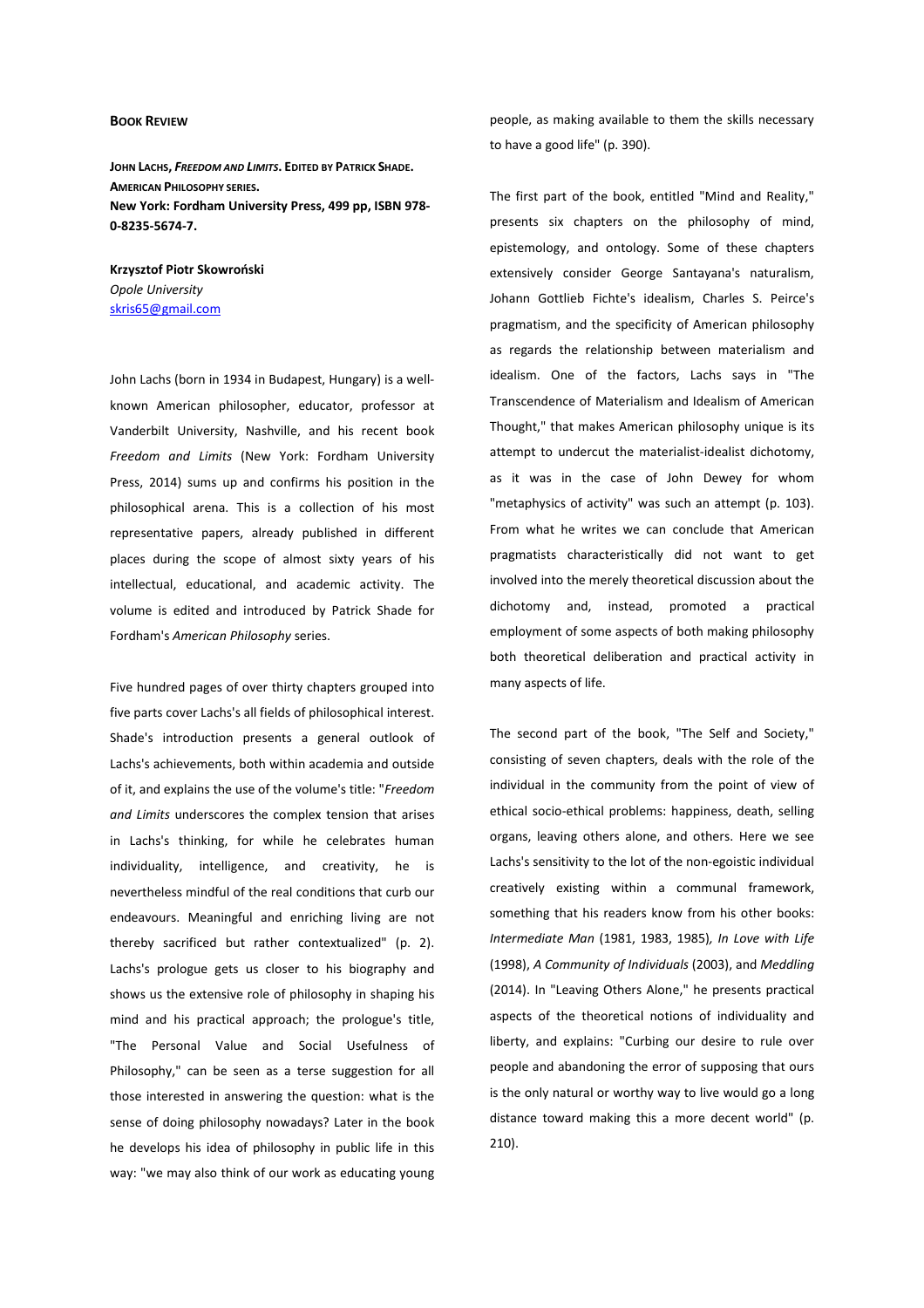The part three, including six chapters and entitled "Pluralism and Choice-Inclusive Facts," seems the most technical, thought still the clarity of the author's language is definitely one of his strongest sides. Especially in "Relativism and its Benefits," "Persons and Different Kinds of Persons," and "Philosophical Pluralism," we get a sense of Lachs's attitude towards the everlasting discussion as to how to cope with incompatible values and norms in morality, philosophy, and in other areas of the public life. We can feel a definite reference to Lachs's intellectual background, which is American pragmatism and George Santayana, in a strong pronouncement of pluralism, freedom, and individuality yet, all this, within a social order. I will come back to this below.

In part four (seven chapters), "Meaningful Living," Lachs stresses the importance of the practical feeling of the quality of life, and here we have the emphasis that is put upon the relevance of philosophy to life, which, by the way, is his long term interest: one of his books (*The Relevance of Philosophy to Life*, 1995) was dedicated to this problem as well. Lachs's sources for this are both old and recent; for example, he links Aristotle and Dewey in his criticism of the rat race, and the Stoics and the pragmatists in promoting vitality and progressivism yet within the limits of what is possible and desirable for making life better for all of us. This latter plot is abundantly pronounced in his book *Stoic Pragmatism* (2012).

In the book's final part, which is "Human Advance and Finite Obligation" (six chapters) plus the epilogue "Physician Assisted Suicide," Lachs explains his vision of progress both in individual life and the communal as regards making life more bearable. Lachs is known for his definite views on both of these aspects. He strongly promotes philosophy, among other things, as a tool that may help people realize that satisfaction with life and a sense of self-development do not have to require much funding and any extravagant achievements: loving and being loved, commitment to the realization of our dearest aims, and rationalization of one's possibilities can give a solid basis for many of us to enjoy life. At the same time, suffering, if not bearable, can be a factor that can turn life into hell, and Lachs, once again, shows us the practical dimension of philosophizing. Namely, he urges us to think about assisted suicide as a humane way of getting out of a terrible plight.

Is there any internal logic in such an arrangement of the chapters and topics? Is it an accidental collation of papers or rather a well considered endeavour? Patrick Shades explains in his Introduction that each part highlights the dominant theme, and within the given part and theme, the consecutive chapters are arranged chronologically. The order of the dominant themes, however, reflects Lachs's focus on philosophical issues throughout his career: from his engagement in the problems of epiphenomenalism and mind (the title of his very first published paper being "Consciousness and Weiss' Mind," 1959, not included in the volume) through the reflection on individual in the communal life, ending with bioethics in recent years.

One of additional values of the volume is showing us Lachs as an independent thinker, I mean independent from George Santayana in the first instance. This is important for those readers who know that Lachs is an author of two books on Santayana (*George Santayana*, 1988, and *On Santayana*, 2006), and the co-editor (with Shirley Lachs) of two volumes of Santayana's unpublished texts (*Animal Faith and Spiritual Life*, 1967; *Physical Order and Moral Liberty*, 1969). Shade indicates Lachs's ties with Santayana as well as Lachs's criticisms of Santayana; on the one hand, his recognition of Santayana's idea of 'animal faith' as offering "vital insights for a philosophy of life" (p. 6), and, on the other hand, his criticism of Santayana on mind, on the materialism-idealism divide, and on essences. At the same time, Shades highlights Lachs's original contribution to the contemporary scene by proposing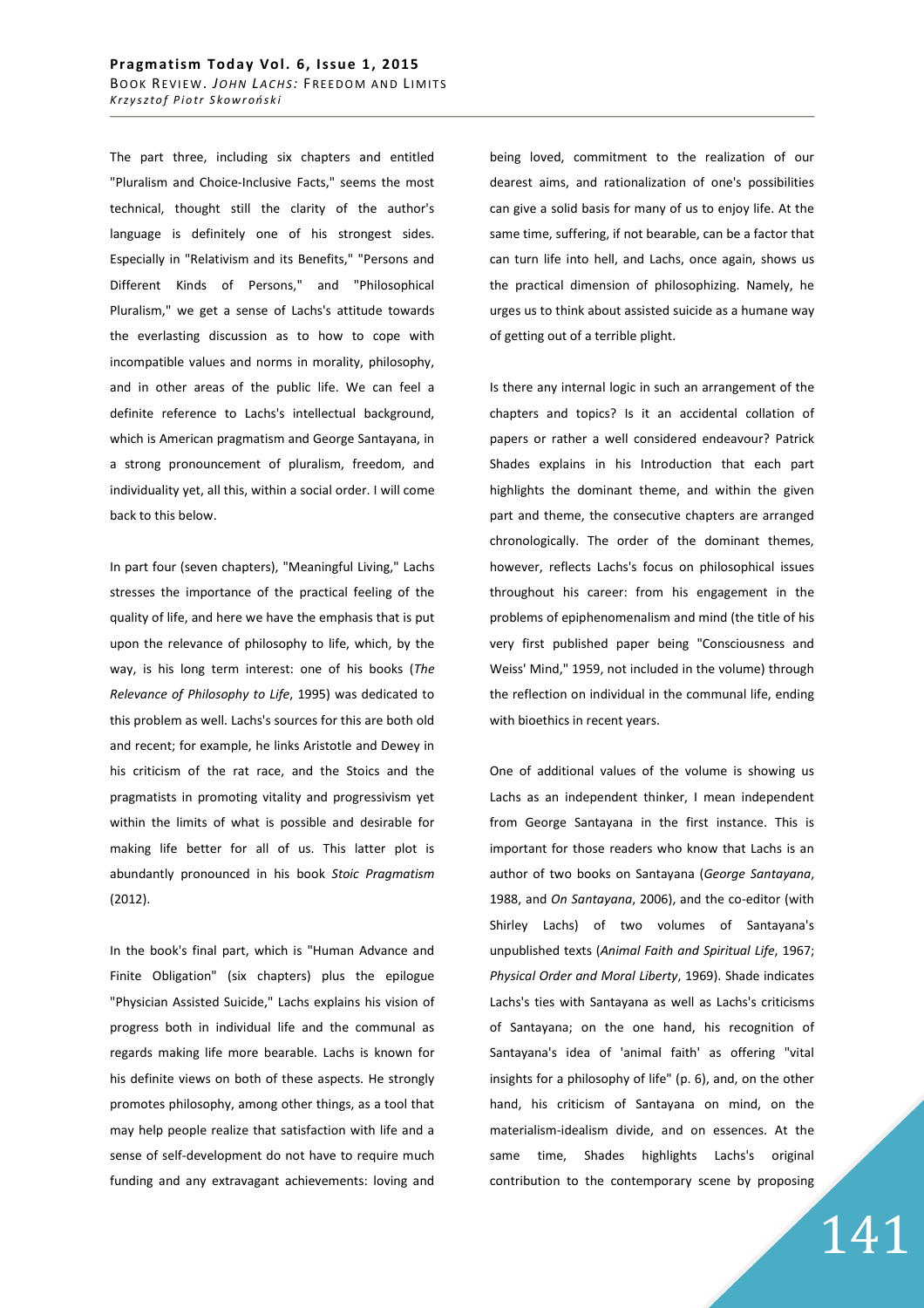the idea of 'stoic pragmatism' and paying special attention to particular socio-ethical issues, and this includes the benefits to be had from ethical relativism. Lachs's idea of 'stoic pragmatism' -- already abundantly discussed by many commentators in many places -- also testifies to Lachs's philosophical independence, this time from American pragmatism (though, generally, Lachs can be included into the camp of pragmatists). For example, he does not follow William James's reservations about stoicism (in *Psychology, Briefer Course*, 1892), and, just the opposite, he proposes to include it as a complementary ingredient of pragmatism. As regards relativism, I would like to comment on it a little longer, since I think Lachs's voice on it should be taken into consideration.

Lachs starts with the thesis that relativism is something natural and profitable for the flourishing of the individual, and even suggests, "Relativism and its Benefits," that dogmatists or the anti-relativists fear relativism for psychological reasons, which is losing a sense of the solid groundwork for their social engagements and their moral stance: "Perhaps it is our animal urge for security that turns us into dogmatists in manners and morals" (p. 219). It seems to me that Lachs assumes without any proof (at least at this place) that relativism is not itself a form of dogmatism (e.g. 'it is absolutely true that there are no universal principles in ethics'), and, hence, that relativism can psychologically be maintained for similar reasons as dogmatists hold it. Later on, Lachs develops his argumentation in a philosophical way by showing us a perplexed moral objectivist (whom he calls a dogmatist) in a situation where he or she faces the problem of the justification of a different or another moral stance executed by his/her close relatives and friends. There are some options according to which the condemnation of, for example, somebody's lying should be examined. Lachs mentions (cf. p. 220): hedonistic reasons (causing more pain), utilitarian reasons (failing to maximizing the social good), and theocentric reasons (God may not approve of it),

none of which can be clearly and indisputably vindicated by the objectivist/dogmatist.

Lachs's scepticism on the possibility to reach any groundwork here, paves the way to the idea of values as "relational terms" (p. 222), and the conclusive part of the argumentation being the recognition of liberty as the main benefit: "The greatest beneficiary of the universal acceptance of moral relativism would, without doubt, be human liberty" (p. 228). Liberty, then, can be used by us to thrive and contribute to our communities; it can, although it does not do so when misused, and much space in the volume is devoted to tell us how the proper usage of freedom should look like. Not only freedom. From his "Philosophical Pluralism" we learn the conclusion he makes from the numerous disagreements among philosophers in the course of history, even the greatest thinkers who do not lack the highest argumentative skills. It is hardly possible to equally take seriously Plato with Nietzsche, Hegel with Kant, and the reason is that they view things from different perspectives, using sundry methods, and coming out of incompatible assumptions. For Lachs, as perhaps for some others, this is not a painful dilemma; just the opposite: "I do not think the world would be a better place if philosophers agreed in their views. Agreement is of value when its absence leads to armed conflict, bitter resentments, or divorce, but it avails little when critical dialogue is the only vehicle on the road to truth" (p. 289). Here, Lachs intentions dovetail with the democratic dimension of the philosophy of American pragmatists, and with the pluralism of Santayana.

What is, then, a particular of philosophy, understood as a set of sundry philosophies. Lachs presents clearly his view on the value of philosophy, and it is consonant with his view on the benefits we can have out of relativism: "Its value lies in expanding our minds by developing imaginative new ways of looking at things and in sharpening our critical skills by offering rigorous objections to every theory" (p. 289). In different

142